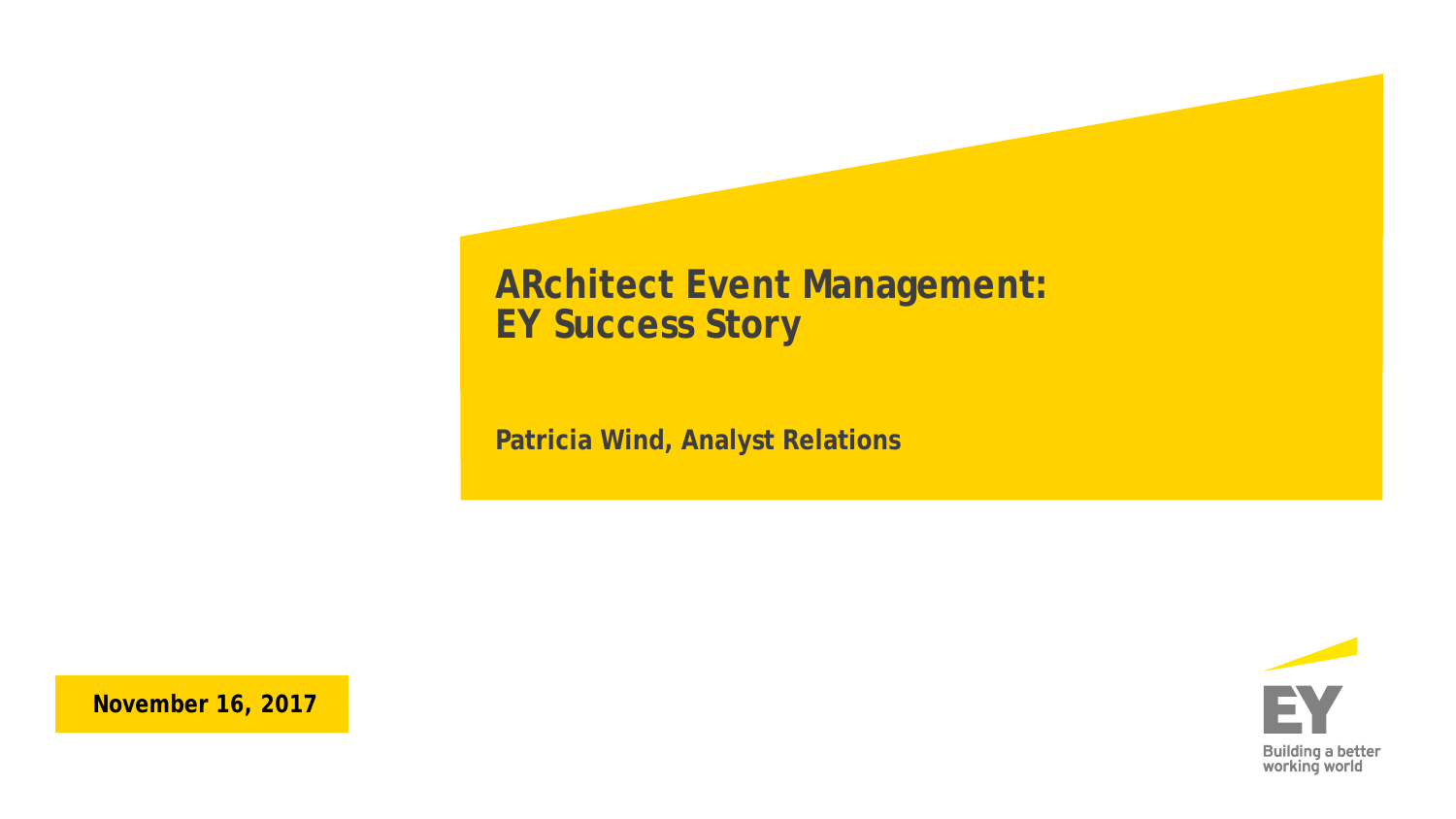## EY – Company Overview



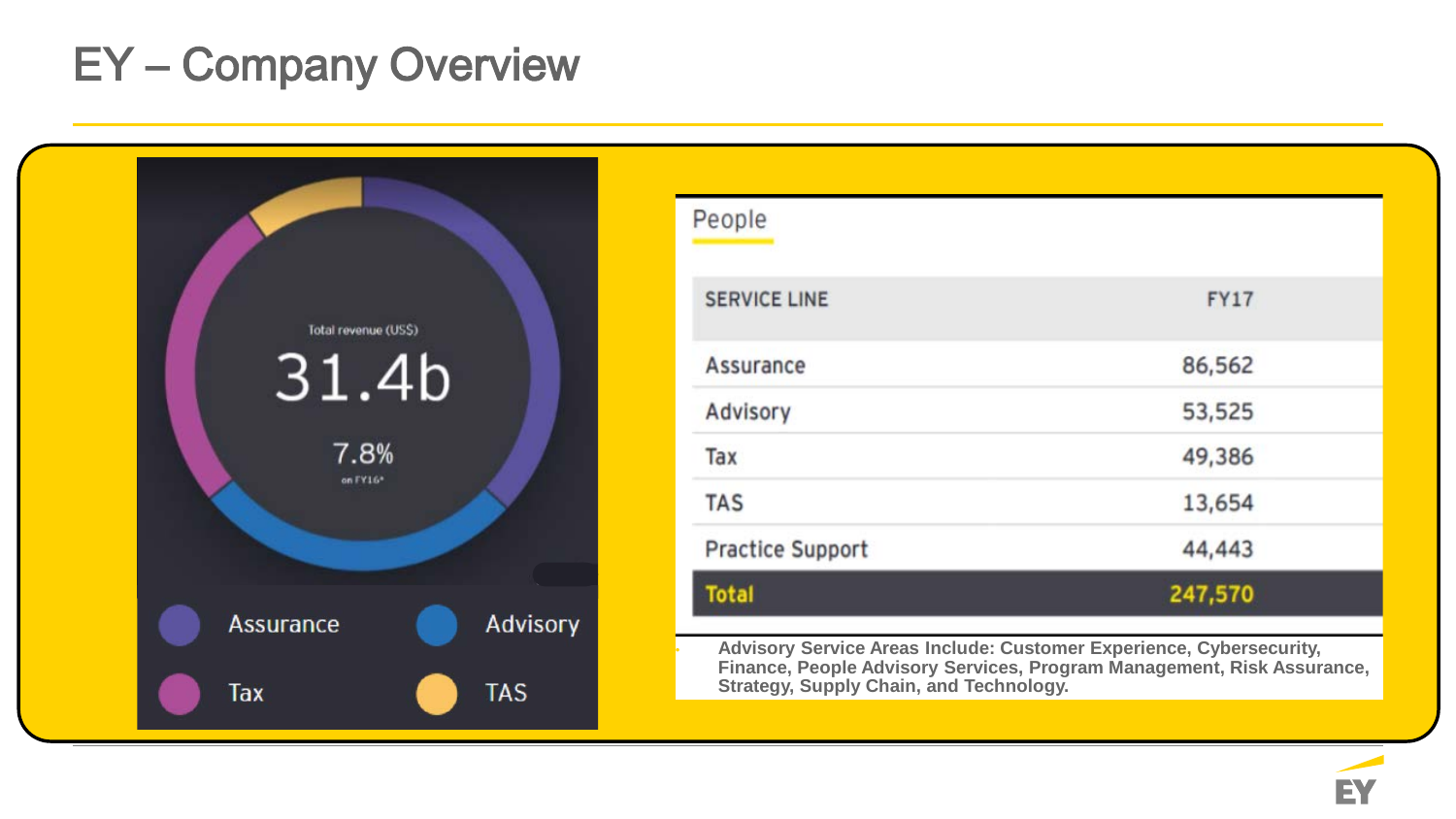## Background – EY Analyst Relations Team

- A team of 3 analyst relations professionals covering a wide variety of topics for the firm, with the list growing daily
- Several events throughout the year including a Global Analyst Summit and additional specialized Technology Summit
- A large number of major reviews throughout the year: MQs, Waves, Marketscapes, Vanguards, etc.





MarketScape Report

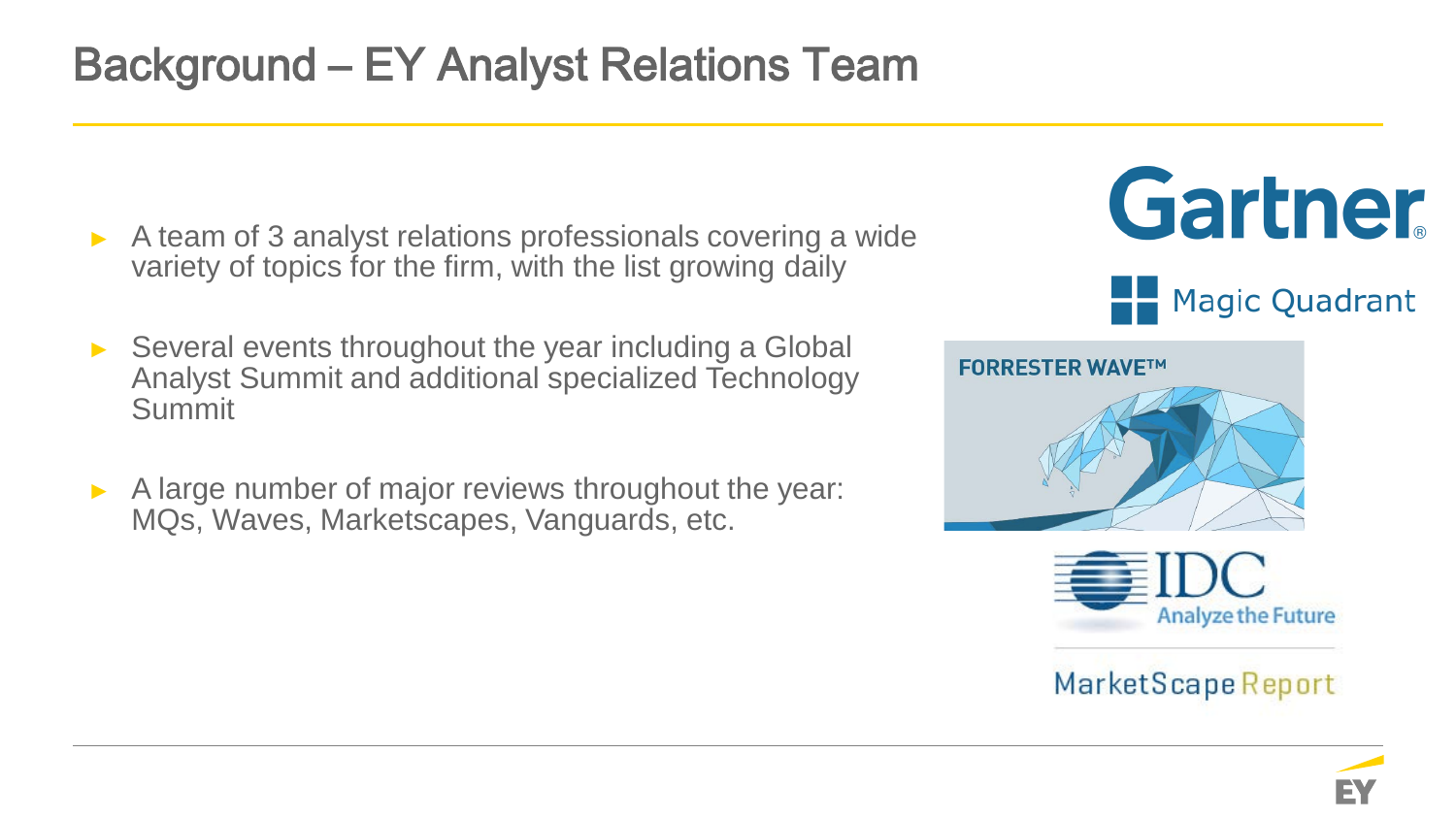## Background – A Tale of Two Events

- ► **Global Analyst Summit (March 2017):**
- Large budget, very high profile
- 60 analysts attending
- 25 executives attending
- 10 clients attending
- External event company hired to assist
- Scheduling software via event company
- Large support team



► **Technology Summit (June 2017):**

- Small budget
- Event grew to be larger than initially planned
- No external event company
- Planning to build agendas manually
- Minimal support team
- Still high profile with 25 VIPs attending, many of whom also attended the Global Summit

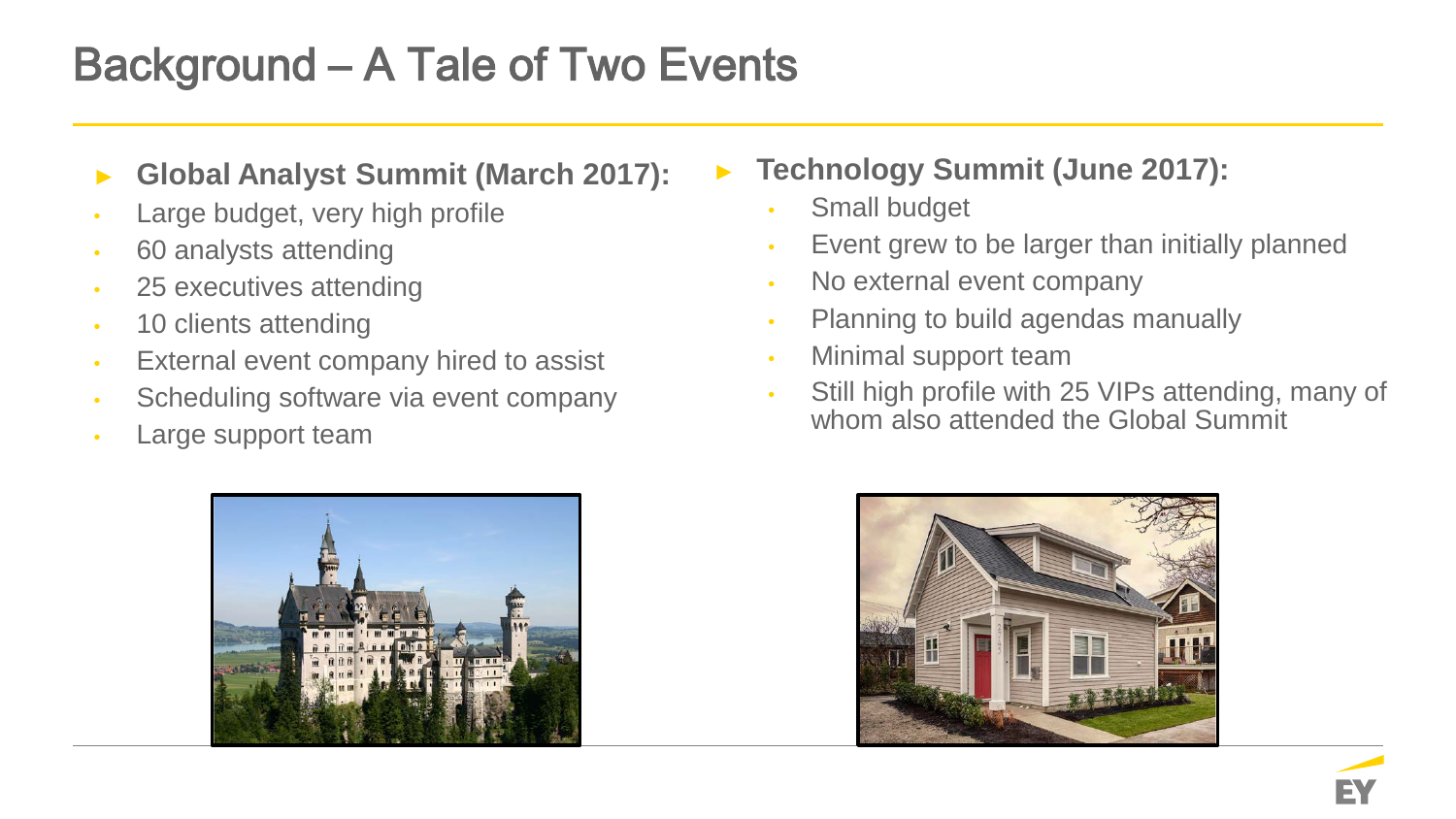## Logistical Details of Technology Summit

- 25 analysts from 10 different firms
- ► 15 key executives and 10 clients in attendance
- ► Approximately 70 analyst 1-1 meetings (5 rounds) to schedule with the key executives, based on analyst preferences
- ► Needed customized agendas for each attendee: analysts, executives, and clients
- Agendas were complex with multiple breakout session assignments, varied 1-1 meetings, etc.

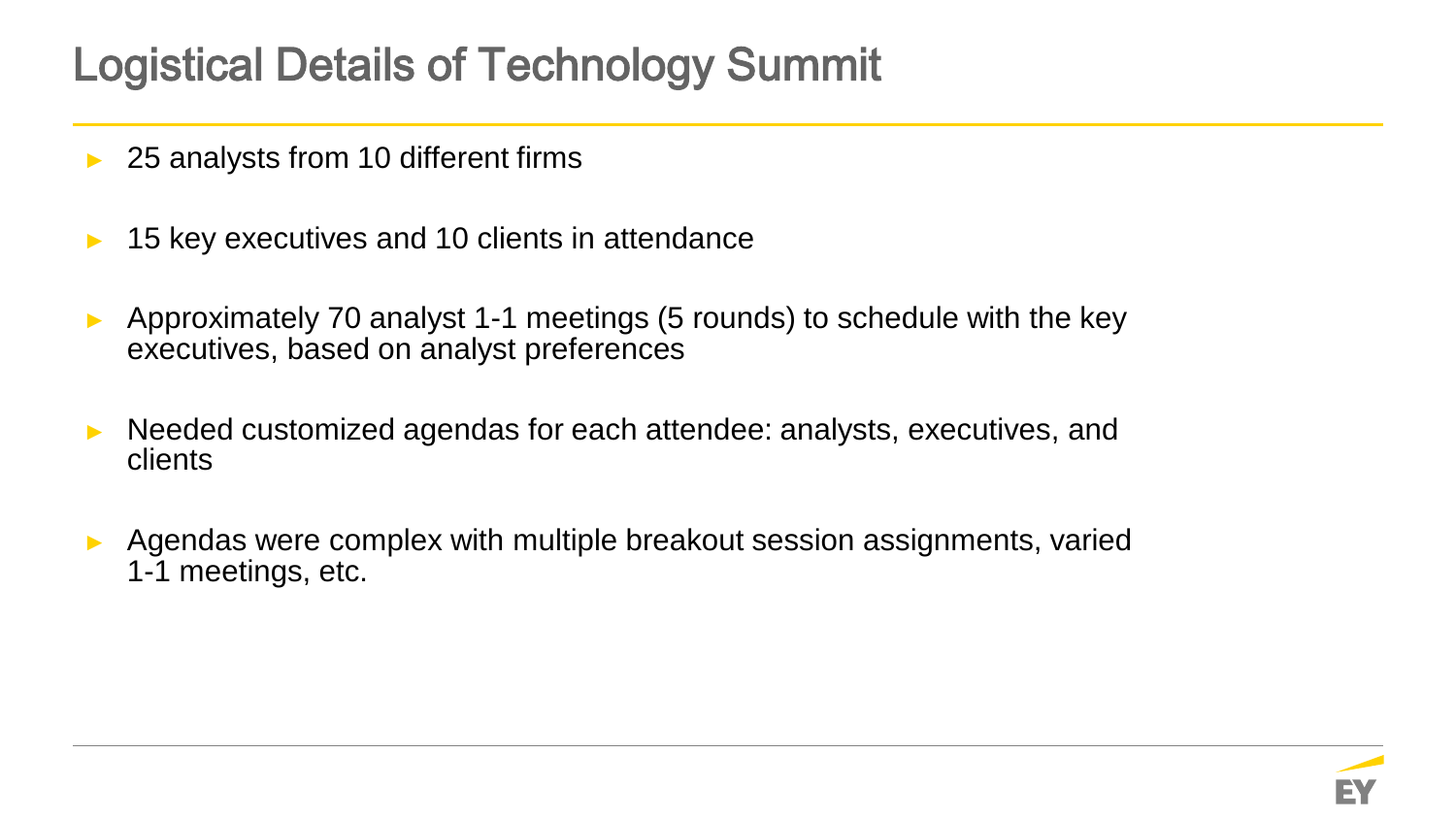## Summary of Challenges

We needed to meet the standards we set at the Global Summit for managing logistics and providing easy to follow, custom agendas

### **BUT…**

We were working with far less budget, resources, and time

### **SO…**

Everything was going to have to be done manually

### **AND…**

With fewer hands to handle details of the event, we didn't have the bandwidth to manage cascading edits to our complex, interdependent schedules caused by last minute changes

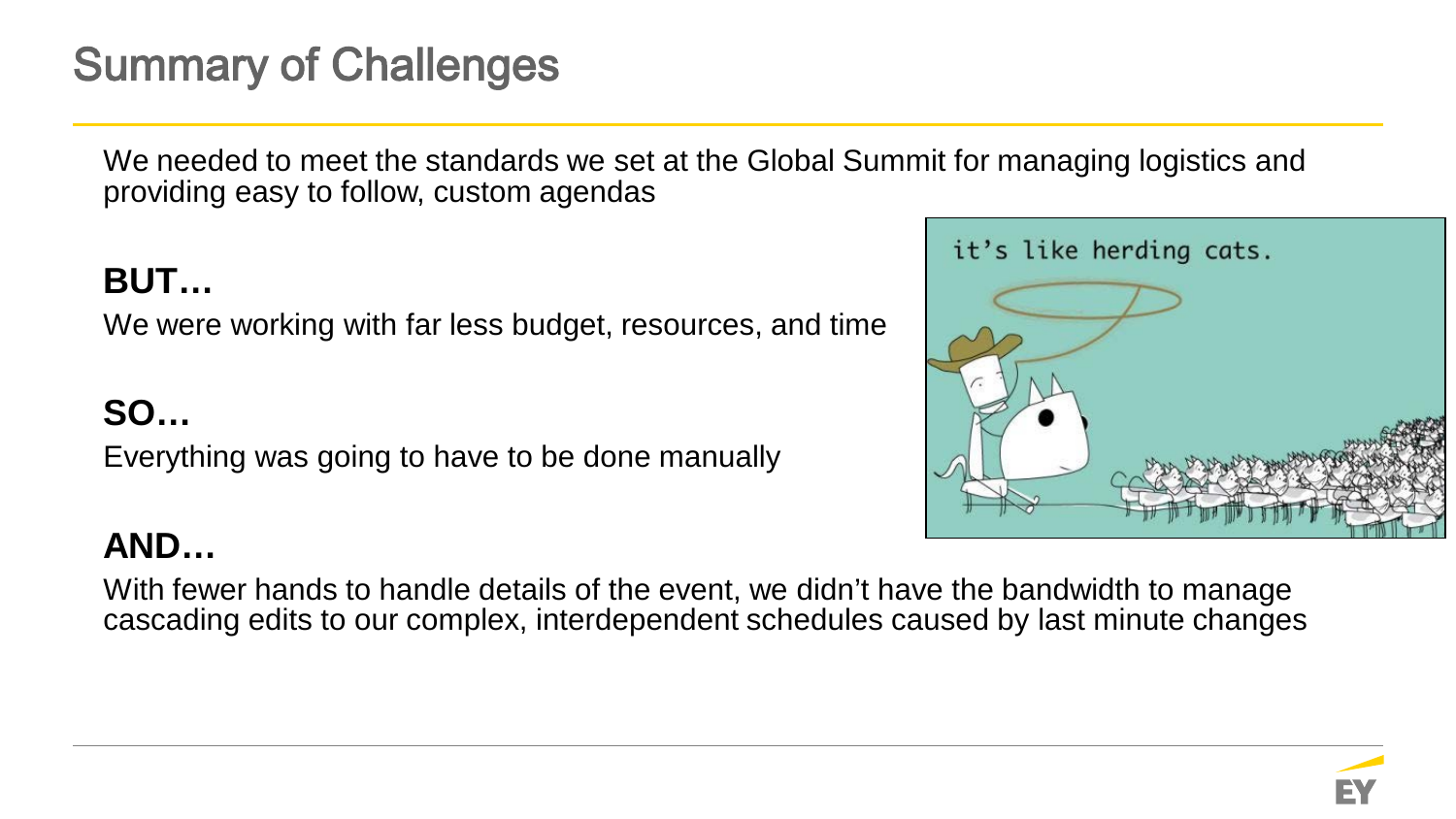## The Solution – Enter ARchitect Event Planning Tool

- A conversation with AR Insights on another topic two weeks before the event led to awareness of the Event Management Tool, which sounded like the answer to our problem
- Crystal promised to be a guide throughout the process, and was a true partner
- Scheduling was very easy, as Crystal will detail in her presentation
- All of our 1-1 meetings were automatically recorded in ARchitect, so we saved the time that would have been spent in record keeping after the event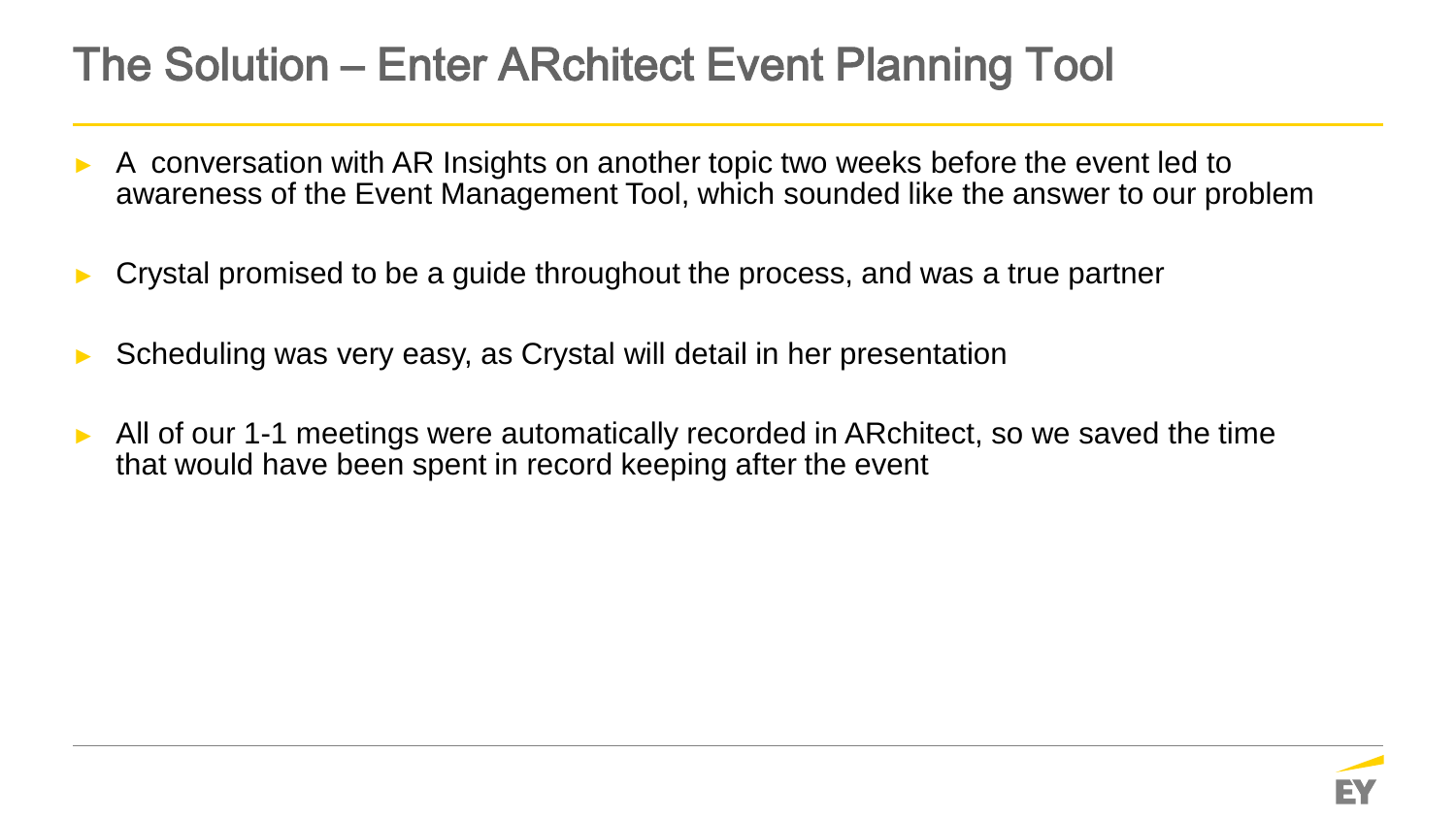## **Scheduling**

| Title & Description |                         |                                              |                      | Analysts (1) | <b>O</b> Pick                          |                         |  |  |
|---------------------|-------------------------|----------------------------------------------|----------------------|--------------|----------------------------------------|-------------------------|--|--|
| Title *             |                         | 1:1 Business Development - {Milos Milojevic} |                      |              | Analyst Name                           |                         |  |  |
| Description *       |                         | 1:1 Edwina Fitzmaurice - {Milos Milojevic}   |                      |              | Choose Analyst                         | $\mathbf v$             |  |  |
|                     |                         |                                              |                      |              | No Grouping . By Firm . By Last Name   |                         |  |  |
|                     |                         |                                              |                      |              | Milos Milojevic<br>PAC<br>$\mathbf{G}$ | $\mathscr{Q}$<br>×      |  |  |
|                     |                         |                                              |                      |              | Participants (1)                       | +New <b>O</b> Pick      |  |  |
|                     |                         |                                              |                      |              | Participant Name                       |                         |  |  |
| <b>Basics</b>       |                         |                                              |                      |              | Choose                                 | $\blacktriangledown$    |  |  |
| Type *              | Event 1:1<br>7          |                                              | Edwina M Fitzmaurice | ×            |                                        |                         |  |  |
| Date                | 6/8/2017                | 5:15PM                                       | $\circ$              |              |                                        | +New <b>O</b> Pick      |  |  |
| End Date            | 6/8/2017                | 5:45PM                                       | $\circ$              |              | Coverages (1)                          |                         |  |  |
|                     |                         |                                              |                      |              | Coverage Name                          |                         |  |  |
| Initiator           | Wind, Patty<br>۷.       |                                              |                      |              | Big Bets                               | 7                       |  |  |
| ARPrimary           | O'Sullivan, Alexia<br>▼ |                                              |                      |              | EY Coverage                            | ۷                       |  |  |
| Location            | 8.2047, Right Room      |                                              |                      |              | EY Coverage                            | 7                       |  |  |
|                     |                         |                                              |                      |              | Regions                                | 7                       |  |  |
| Details             |                         |                                              |                      |              | <b>Business Development</b><br>ື       | $\mathbf{x}$            |  |  |
| Presenter           | Edwina Fitzmaurice      |                                              |                      |              | Project                                | + New                   |  |  |
|                     |                         |                                              |                      |              | EY Tech Summitt - 2017                 | $\overline{\mathbf{v}}$ |  |  |

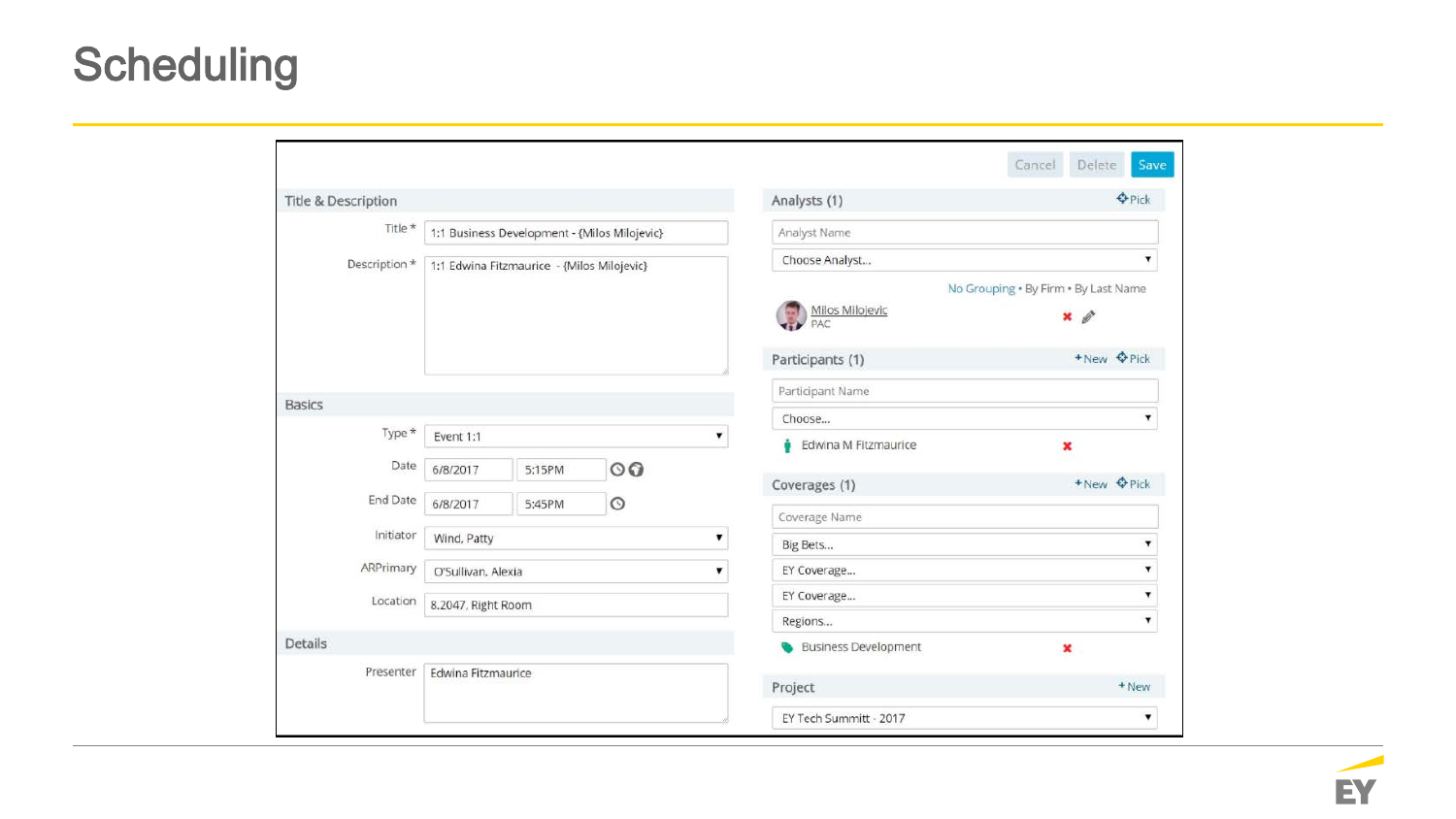## Scheduling / Resolving Conflicts

| interaction:<br>Override Conflict Error(s) and Save with Conflicts |                                              |                        |                                      | o There is an interaction set at this location that occurs during this time. Please see Interaction #520233<br>. Scheduling Conflict for Analyst Milojevic, Milos. Already scheduled at this time for Interaction #520233<br>. Scheduling Conflict for Participant Edwina M Fitzmaurice. Already scheduled at this time for Interaction #520233 |                    |
|--------------------------------------------------------------------|----------------------------------------------|------------------------|--------------------------------------|-------------------------------------------------------------------------------------------------------------------------------------------------------------------------------------------------------------------------------------------------------------------------------------------------------------------------------------------------|--------------------|
| <b>Title &amp; Description</b>                                     |                                              |                        |                                      | Analysts (1)                                                                                                                                                                                                                                                                                                                                    | <b>O</b> Pick      |
| Title *                                                            | 1:1 Business Development - {Milos Milojevic} |                        |                                      | Analyst Name                                                                                                                                                                                                                                                                                                                                    |                    |
| Description *<br>Business Development - {Milos Milojevic}          |                                              |                        |                                      | Choose Analyst                                                                                                                                                                                                                                                                                                                                  | ▼                  |
|                                                                    |                                              | Milos Milojevic<br>PAC | No Grouping . By Firm . By Last Name |                                                                                                                                                                                                                                                                                                                                                 |                    |
|                                                                    |                                              |                        | Participants (1)                     | + New <b>O</b> Pick                                                                                                                                                                                                                                                                                                                             |                    |
| <b>Basics</b>                                                      |                                              |                        |                                      | Participant Name                                                                                                                                                                                                                                                                                                                                |                    |
|                                                                    |                                              |                        |                                      | Choose                                                                                                                                                                                                                                                                                                                                          | ▼                  |
| Type *                                                             | Event 1:1<br>▼                               |                        |                                      | Edwina M Fitzmaurice                                                                                                                                                                                                                                                                                                                            |                    |
| Date                                                               | 6/8/2017                                     | 5:15PM                 | $\circ$                              |                                                                                                                                                                                                                                                                                                                                                 | +New <b>O</b> Pick |
|                                                                    |                                              |                        |                                      | Coverages                                                                                                                                                                                                                                                                                                                                       |                    |

EY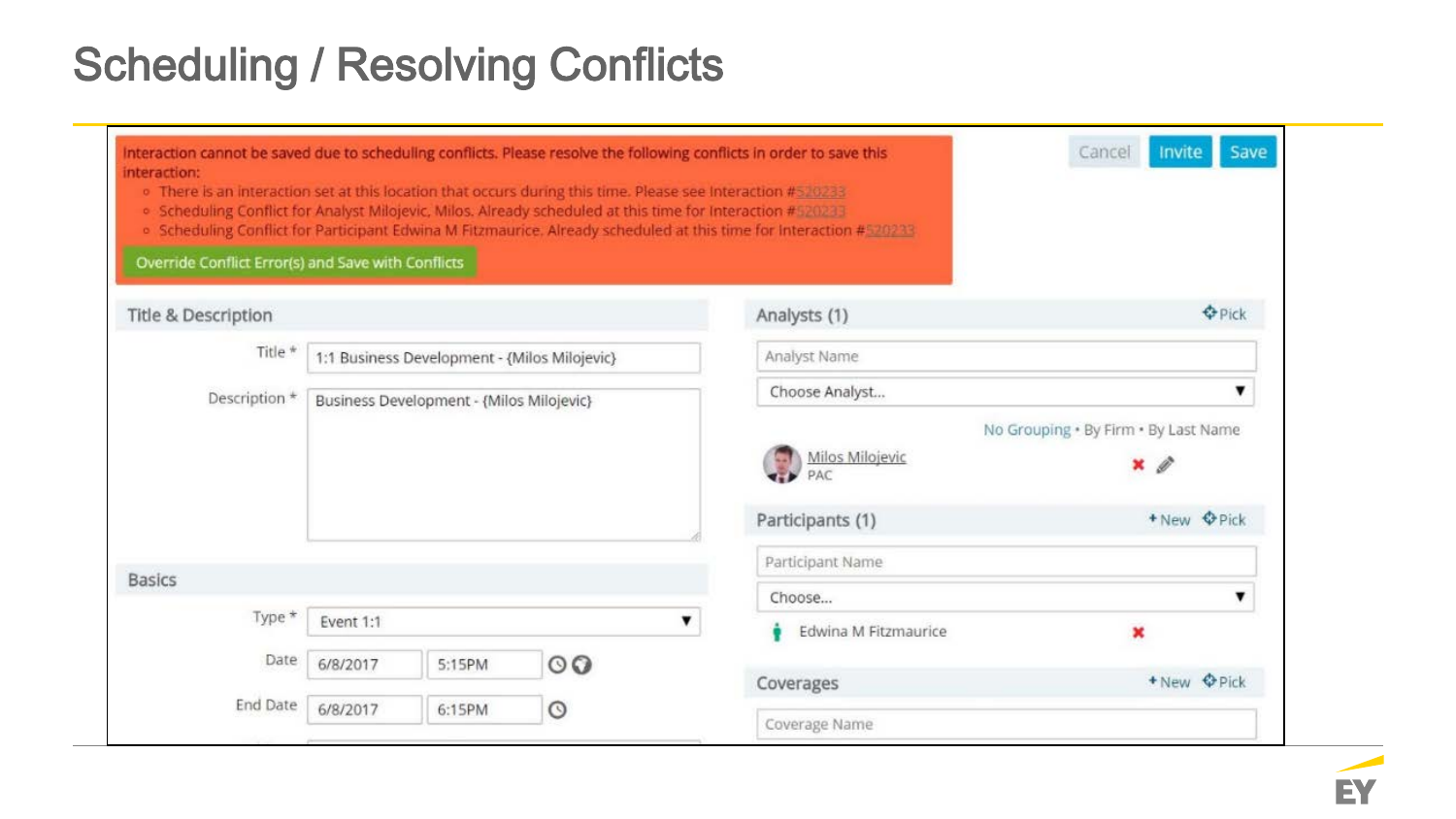## Personalized Analyst Agenda

|                             |                            |                                              | Thursday, June 08, 2017                            |                                              |                          |  |
|-----------------------------|----------------------------|----------------------------------------------|----------------------------------------------------|----------------------------------------------|--------------------------|--|
|                             | <b>Start</b><br><b>End</b> |                                              | <b>Session</b>                                     | <b>Presenter</b>                             | Location                 |  |
| Agenda for: Liz DeVito, ALM | 7:30 AM                    | 8:00 AM<br>USQ Network Center Immersion Time |                                                    | <b>Center Network Staff</b>                  | <b>Experience Center</b> |  |
|                             | 8:00 AM                    | 8:10 AM<br>Q&A                               |                                                    | Dan Higgins                                  | <b>Experience Center</b> |  |
|                             | 8:15 AM                    | 8:45 AM                                      | <b>Client Centricity</b>                           | Edwina Fitzmaurice                           | <b>Experience Center</b> |  |
|                             | 8:45 AM                    | 9:45 AM                                      | <b>Enterprise and Emerging Tech</b>                | Kim Ramko                                    | <b>Experience Center</b> |  |
|                             | 9:45 AM                    | 10:00 AM                                     | Break (breakout preview)                           | N/A                                          | Various                  |  |
|                             | 10:00 AM                   | 10:35 AM                                     | EY+Microsoft                                       | Greg Cudahy, Client A                        | 8.1049, XLarge Room      |  |
|                             | 10:40 AM                   | 11:15 AM                                     | <b>Oracle Solutions</b>                            | Don Kisiday, Client B                        | 8.2051, Left Room        |  |
|                             | 11:20 AM                   | 11:55 AM                                     | Accelerating a Data Driven Culture                 | Michael Yadgar, Client C                     | 8.1051, Large Room       |  |
| Liz has 6 different         | 12:00 AM                   | 12:55 AM                                     | Lunch                                              | N/A                                          | Various                  |  |
| break out sessions          | 1:00 PM                    | 1:35 PM                                      | RPA / Business Transformation                      | Weston Jones, Client X                       | 8.2051, Left Room        |  |
|                             | 1:40 PM                    | 2:15 PM                                      | <b>Cyber Security</b>                              | Paul van Kessel, Henry<br>Burgess, Client Y  | 8.2047, Right Room       |  |
|                             | 2:20 PM                    | 2:55 PM                                      | Customer Experience / Al                           | Beatriz Sanz Saiz, Keith Strier,<br>Client Z | 8.1049, XLarge Room      |  |
|                             | 3:00 PM                    | 3:10 PM                                      | <b>Break</b>                                       | N/A                                          | Various                  |  |
|                             | 3:10 PM                    | 3:15 PM                                      | Summary and staying connected                      | Dan Higgins                                  | <b>Experience Center</b> |  |
|                             | 3:15 PM                    | $2.45\text{ }Pb$                             | 1:1 Analytics - {Liv DeVito}                       | Beatriz Sanz Saiz                            | Table 11                 |  |
|                             | 3:45 PM                    | 4:15 PM                                      | 1:1 RPA - {Liz DeVito}                             | <b>Weston Jones</b>                          | Table 3                  |  |
| And a full 1-1 schedule     | 4:15 PM                    | 4:45 PM                                      | 1:1 Digital - {Liz DeVito}                         | David Deane, Woody Driggs                    | 8.2049, Center Room      |  |
|                             | 4:45 PM                    | 5:15 PM                                      | 1:1 Business Development - {Liz DeVito}            | Edwina Fitzmaurice                           | 8.2047, Right Room       |  |
|                             | 5:15 PM                    | 5:45 PM                                      | 1:1 Analytics & Emerging Technology - {Liz DeVito} | Chris Mazzei                                 | 8.2051, Left Room        |  |

*Note: Some agenda details have been removed to protect confidentiality.* 

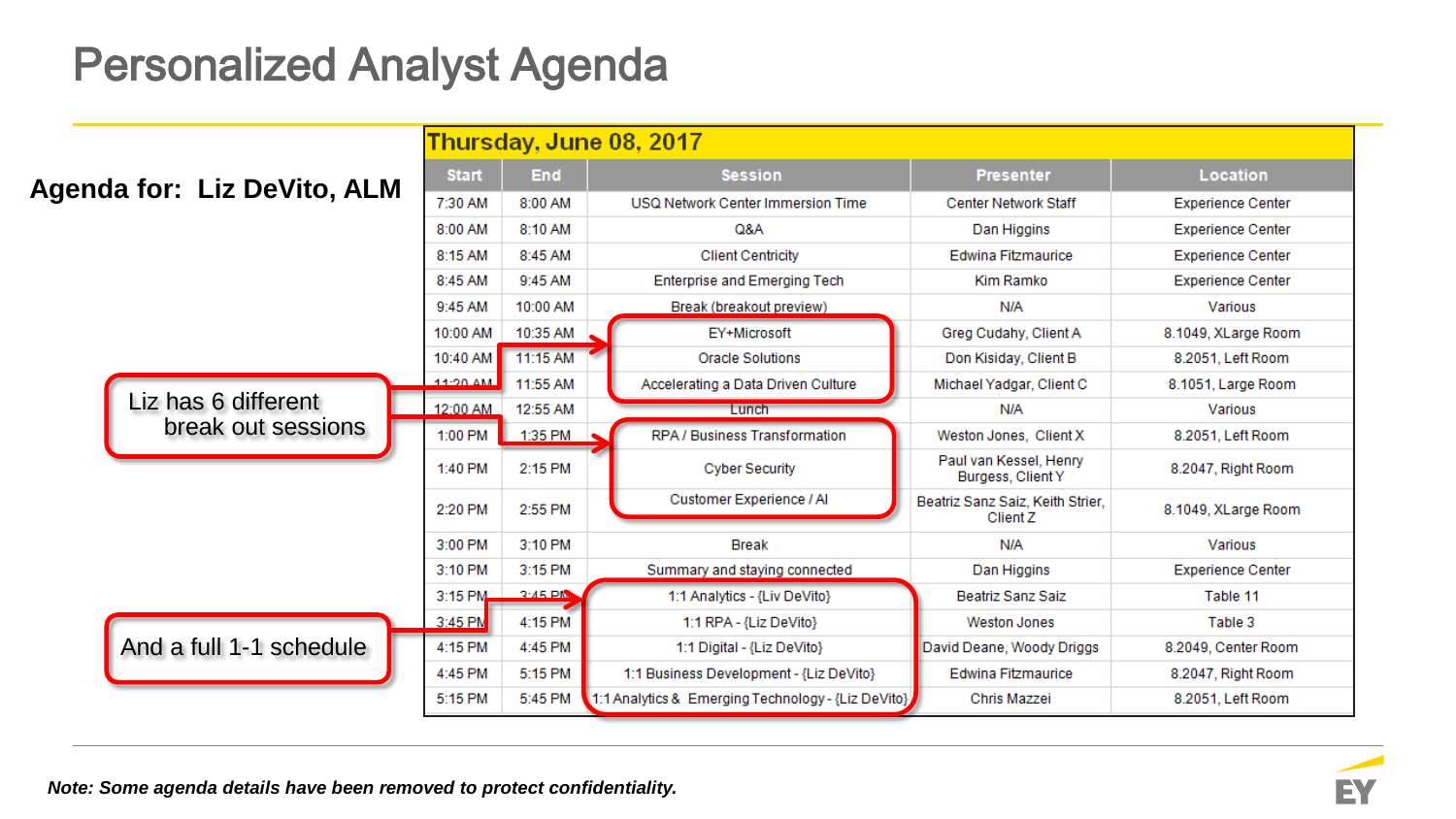## Personalized Executive Agenda

|                                           |                   |               | Thursday, June 08, 2017             |                             |                                                          |                          |
|-------------------------------------------|-------------------|---------------|-------------------------------------|-----------------------------|----------------------------------------------------------|--------------------------|
| Agenda for: Michael Yadgar                | <b>Start</b>      | End           | <b>Session</b>                      | <b>Presenter</b>            | <b>Firm</b>                                              | <b>Location</b>          |
|                                           | 7:30 AM           | 8:00 AM       | USQ Network Center Immersion Time   | <b>Center Network Staff</b> |                                                          | <b>Experience Center</b> |
|                                           | 8:00 AM           | 8:10 AM       | Q&A                                 | Dan Higgins                 |                                                          | <b>Experience Center</b> |
|                                           | 8:15 AM           | 8:45 AM       | <b>Client Centricity</b>            | <b>Edwina Fitzmaurice</b>   |                                                          | <b>Experience Center</b> |
|                                           | 8:45 AM           | 9:45 AM       | <b>Enterprise and Emerging Tech</b> | Kim Ramko                   |                                                          | <b>Experience Center</b> |
|                                           | 9:45 AM           | 10:00 AM      | Break (breakout preview)            | N/A                         |                                                          | Various                  |
| Michael is presenting 3                   | 10:00 AM 10:35 AM |               | Accelerating a Data Driven Culture  | lichael Yadgar, Client C    |                                                          | 8.1051, Large Room       |
| back-to-back                              | 40 <sub>1</sub>   | 0 AM 11:15 AM | Accelerating a Data Driven Culture  | lichael Yadgar, Client C    |                                                          | 8.1051, Large Room       |
| <b>sessions</b>                           | 11:20 AM          | 11:55 AM      | Accelerating a Data Driven Culture  | lichael Yadgar, Client C    |                                                          | 8.1051, Large Room       |
|                                           | 12:00 AM 12:55 AM |               | Lunch                               | N/A                         |                                                          | Various                  |
| He is free during this<br>breakout period | 1:00 PM           | 2:55 PM       | Breakouts 2nd Session -- Open       | N/A                         |                                                          | Various                  |
|                                           | 3:00 PM           | 3:10 PM       | <b>Break</b>                        | N/A                         |                                                          | Various                  |
| And has several 1-1                       | 3:10 PM           | 3:15 PM       | Summary and staying connected       | Dan Higgins                 |                                                          | <b>Experience Center</b> |
| meetings                                  | 3:15 PM           | 3:45 PM       | 1:1 SAP - {Gard Little}             | Michael Yadgar              | <b>IDC</b>                                               | Table 13                 |
|                                           | 5 PM<br>4         | 4:45 PM       | 1:1 SAP - {Miriam Deasy}            | Michael Yadgar              | Ovum                                                     | Table 13                 |
|                                           | 4:45 PM           | 5:15 PM       | 1:1 SAP - {No Meeting}              | Michael Yadgar              |                                                          | Table 13                 |
|                                           | 5:15 PM           | 5:45 PM       | 1:1 SAP - {Patrick Heffernan}       | Michael Yadgar              | Technology<br><b>Business</b><br>Research, Inc.<br>(TBR) | Table 13                 |

*Note: Some agenda details have been removed to protect confidentiality.*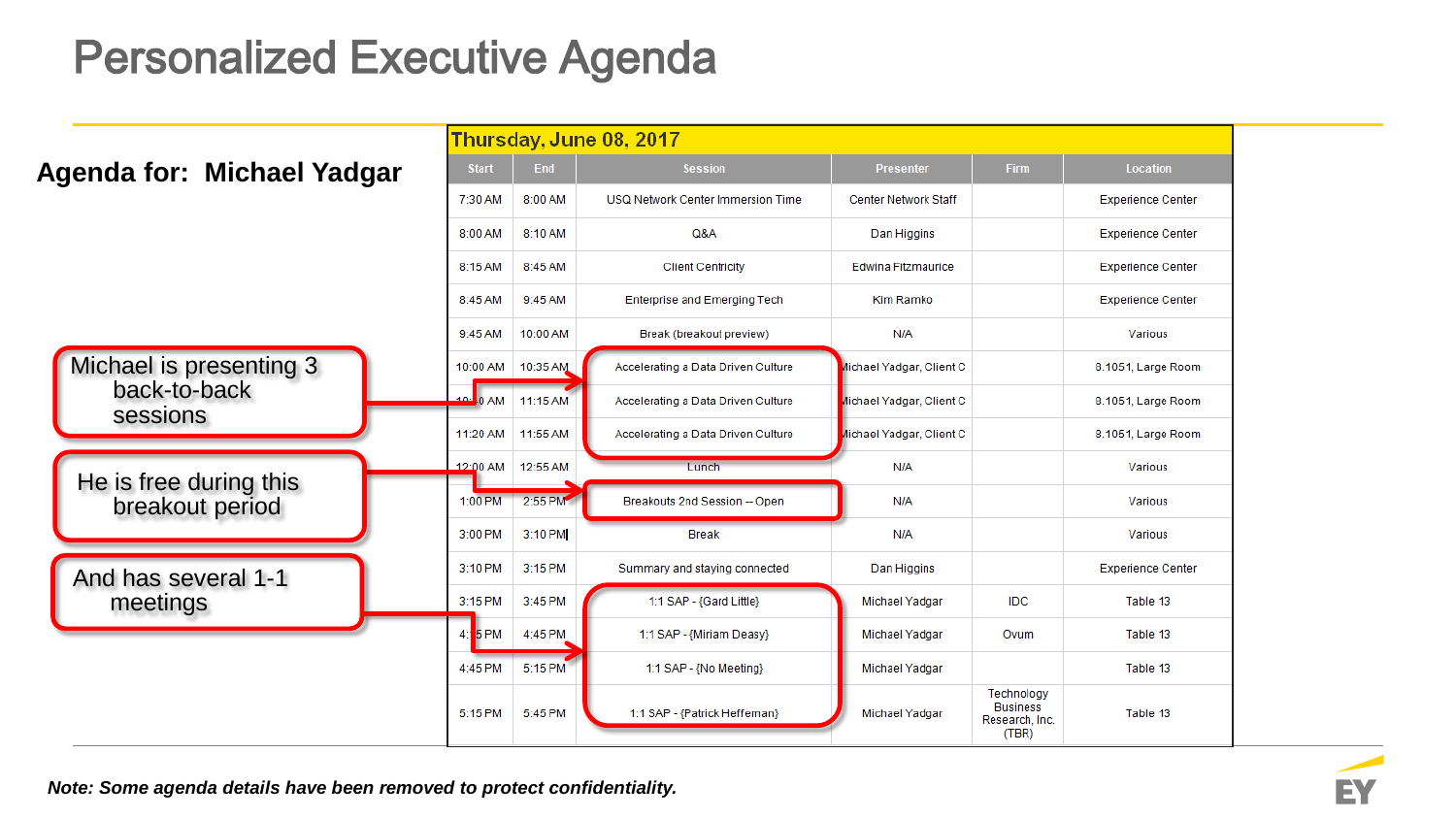## Personalized Client Agenda

|                                              |              |          | <b>Thursday, June 08, 2017</b>      |                                                      |             |                          |
|----------------------------------------------|--------------|----------|-------------------------------------|------------------------------------------------------|-------------|--------------------------|
| <b>Agenda for: Vijay Singh</b>               | <b>Start</b> | End      | <b>Session</b>                      | <b>Presenter</b>                                     | <b>Firm</b> | <b>Location</b>          |
|                                              | 7:30 AM      | 8:00 AM  | USQ Network Center Immersion Time   | <b>Center Network Staff</b>                          |             | <b>Experience Center</b> |
|                                              | 8:00 AM      | 8:10 AM  | Q&A                                 | Dan Higgins                                          |             | <b>Experience Center</b> |
|                                              | 8:15 AM      | 8:45 AM  | <b>Client Centricity</b>            | Edwina Fitzmaurice                                   |             | <b>Experience Center</b> |
|                                              | 8:45 AM      | 9:45 AM  | <b>Enterprise and Emerging Tech</b> | Kim Ramko                                            |             | <b>Experience Center</b> |
| Vijay is free during this                    | 9:45 AM      | 10:00 AM | Break (breakout preview)            | N/A                                                  |             | Various                  |
| breakout period                              | 10:00 AM     | 11:55 AM | Breakouts 1st Session -- Open       | N/A                                                  |             | Various                  |
|                                              | 12:00 AM     | 12:55 AM | Lunch                               | N/A                                                  |             | Various                  |
|                                              | 1:00 PM      | 1:35 PM  | <b>IoT Update</b>                   | Aleksander<br>Poniewierski, Vijay<br>Singh, Client X |             | 8.1051, Large Room       |
| He is presenting 3 back-<br>to-back sessions | 1:40 PM      | 2:15 PM  | <b>IoT Update</b>                   | Aleksander<br>Poniewierski, Vijay<br>Singh, Client X |             | 8.1051, Large Room       |
|                                              | 2:20 PM      | 2:55 PM  | <b>IoT Update</b>                   | Aleksander<br>Poniewierski, Vijay<br>Singh, Client X |             | 8.1051, Large Room       |
|                                              | 3:00 PM      | 3:10 PM  | <b>Break</b>                        | N/A                                                  |             | Various                  |
|                                              | 3:10 PM      | 3:15 PM  | Summary and staying connected       | Dan Higgins                                          |             | <b>Experience Center</b> |

And has no 1-1 Meetings

*Note: Some agenda details have been removed to protect confidentiality.* 

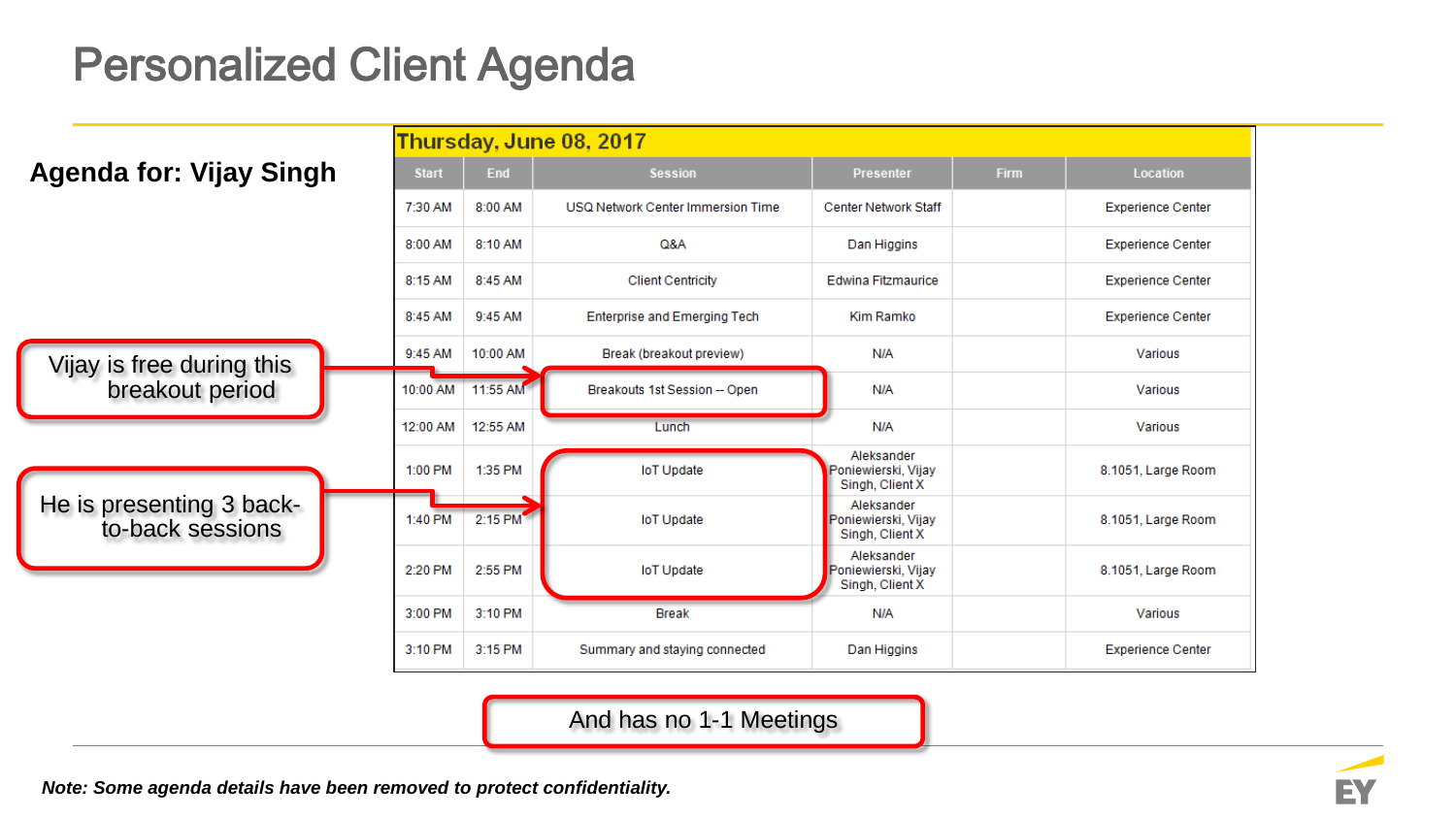## Post Event Reporting From ARchitect: 1-1 Meetings (\*Representative Sample)

| Date     | Title                                                                    | <b>Type</b> | Analyst               | <b>Current Firm</b>                                |
|----------|--------------------------------------------------------------------------|-------------|-----------------------|----------------------------------------------------|
| 6/8/2017 | 1:1 SAP - {Patrick Heffernan}                                            | Event 1:1   | Heffernan, Patrick    | <b>Technology Business</b><br>Research, Inc. (TBR) |
| 6/8/2017 | 1:1 Cyber Security - {Sean Doherty}                                      | Event $1:1$ | Doherty, Sean         | 451 Research                                       |
| 6/8/2017 | 1:1 Digital - {Miriam Deasy}                                             | Event 1:1   | Deasy, Miriam         | Ovum                                               |
| 6/8/2017 | 1:1 Analytics - {De Souza/ Ferrusi Ross/ Reuner}                         | Event 1:1   | Reuner, Thomas        | <b>HfS Research</b>                                |
| 6/8/2017 | 1:1 Analytics - {De Souza/ Ferrusi Ross/ Reuner}                         | Event 1:1   | Ross, Christine       | <b>HfS Research</b>                                |
| 6/8/2017 | 1:1 Analytics - {De Souza/ Ferrusi Ross/ Reuner}                         | Event 1:1   | De Souza, Khalda      | <b>HfS Research</b>                                |
| 6/8/2017 | 1:1 $\overline{OT}$ - {Gard Little}                                      | Event 1:1   | Little, Gard          | <b>IDC</b>                                         |
| 6/8/2017 | 1:1 Wavespace & USQ Innovation - {David Gautier}                         | Event 1:1   | Gautier, David        | <b>PAC</b>                                         |
| 6/8/2017 | 1:1 Forensic Data Analytics - {Fiona Czerniawska}                        | Event 1:1   | Czerniawska, Fiona    | Source Global Research                             |
| 6/8/2017 | 1:1 Analytics & Emerging Technology - {Liz DeVito}                       | Event 1:1   | DeVito, Liz           | <b>ALM Media</b>                                   |
| 6/8/2017 | 1:1 Technology - {Stephanie Artigliere}                                  | Event 1:1   | Artigliere, Stephanie | <b>Technology Business</b><br>Research, Inc. (TBR) |
| 6/8/2017 | 1:1 Business Development - {Milos Milojevic}                             | Event $1:1$ | Milojevic, Milos      | <b>PAC</b>                                         |
| 6/8/2017 | 1:1 Cyber Security - {Patrick Heffernan}                                 | Event 1:1   | Heffernan, Patrick    | <b>Technology Business</b><br>Research, Inc. (TBR) |
| 6/8/2017 | 1:1 Digital - {Godfrey Chua}                                             | Event 1:1   | Chua, Godfrey         | Gartner Inc.                                       |
| 6/8/2017 | 1:1 Analytics - {Stephanie Artigliere}                                   | Event 1:1   | Artigliere, Stephanie | <b>Technology Business</b><br>Research, Inc. (TBR) |
| 6/8/2017 | 1:1 IoT - {David Gautier}                                                | Event 1:1   | Gautier, David        | <b>PAC</b>                                         |
| 6/8/2017 | 1:1 Wavespace & USQ Innovation - {Sean Doherty}                          | Event 1:1   | Doherty, Sean         | 451 Research                                       |
| 6/8/2017 | 1:1 Analytics & Emerging Technology - {De Souza/<br>Ferrusi Ross/Reuner} | Event 1:1   | De Souza, Khalda      | <b>HfS Research</b>                                |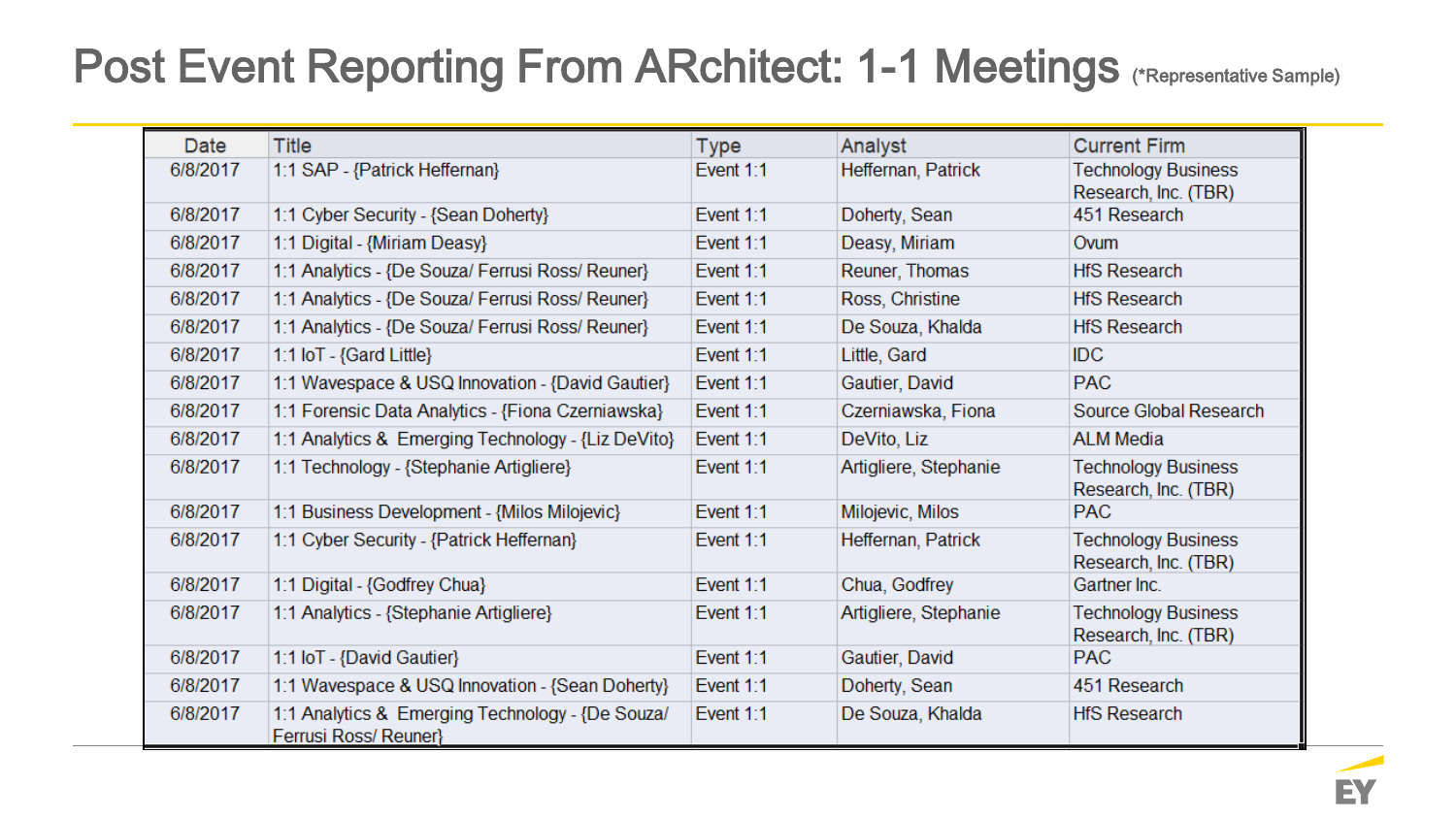## Post Event Reporting From ARchitect: Breakouts (\*Representative Sample)

| Date                                              | <b>Type</b>      | <b>Title</b>                       | <b>Analysts</b>                                                       |
|---------------------------------------------------|------------------|------------------------------------|-----------------------------------------------------------------------|
| 6/8/2017 2:20 PM to 2:55 PM ET                    | Event - Breakout | <b>RPA</b>                         | Marc Cecere, Khalda De Souza, Thomas Reuner, Michael Versace          |
| 6/8/2017 2:20 PM to 2:55 PM ET                    | Event - Breakout | CyberSecurity                      | Godfrey Chua, Sean Doherty, Patrick Heffernan                         |
| 6/8/2017 2:20 PM to 2:55 PM ET                    | Event - Breakout | <b>Blockchain</b>                  | David Gautier, Susan Tan                                              |
| 6/8/2017 2:20 PM to 2:55 PM ET                    | Event - Breakout | <b>IoT</b>                         | Miriam Deasy, Erin Hichman, Christine Ross                            |
| 6/8/2017 2:20 PM to 2:55 PM ET                    | Event - Breakout | Customer Experience / Al           | Stephanie Artigliere, Liz DeVito, Gard Little, Milos Milojevic        |
| 6/8/2017 1:40 PM to 2:15 PM ET                    | Event - Breakout | Customer Experience / Al           | Khalda De Souza, Miriam Deasy, Erin Hichman                           |
| 6/8/2017 1:40 PM to 2:15 PM ET                    | Event - Breakout | <b>IoT</b>                         | Stephanie Artigliere, Marc Cecere, Patrick Heffernan, Michael Versace |
| 6/8/2017 1:40 PM to 2:15 PM ET                    | Event - Breakout | CyberSecurity                      | Liz DeVito, Gard Little, Christine Ross                               |
| 6/8/2017 1:40 PM to 2:15 PM ET                    | Event - Breakout | <b>RPA</b>                         | Sean Doherty, David Gautier, Susan Tan                                |
| 6/8/2017 1:40 PM to 2:15 PM ET                    | Event - Breakout | <b>Blockchain</b>                  | Godfrey Chua, Milos Milojevic, Thomas Reuner                          |
| 6/8/2017 1:00 PM to 1:35 PM ET                    | Event - Breakout | <b>RPA</b>                         | Miriam Deasy, Liz DeVito, Patrick Heffernan                           |
| 6/8/2017 1:00 PM to 1:35 PM ET                    | Event - Breakout | <b>Blockchain</b>                  | Stephanie Artigliere, Christine Ross, Michael Versace                 |
| 6/8/2017 1:00 PM to 1:35 PM ET                    | Event - Breakout | CyberSecurity                      | Fiona Czerniawska, Khalda De Souza, Erin Hichman                      |
| 6/8/2017 1:00 PM to 1:35 PM ET                    | Event - Breakout | Customer Experience / Al           | Marc Cecere, David Gautier, Thomas Reuner, Susan Tan                  |
| 6/8/2017 11:20 AM to 11:55 AM ET                  | Event - Breakout | EY+Microsoft                       | Patrick Heffernan, Christine Ross, Michael Versace                    |
| 6/8/2017 11:20 AM to 11:55 AM ET                  | Event - Breakout | Accelerating a data driven culture | Stephanie Artigliere, Miriam Deasy, Liz DeVito, Gard Little           |
| 6/8/2017 11:20 AM to 11:55 AM ET                  | Event - Breakout | <b>Forensic Data Analytics</b>     | Khalda De Souza, David Gautier, Milos Milojevic                       |
| 6/8/2017 11:20 AM to 11:55 AM ET                  | Event - Breakout | Insurance System Modernization     | Godfrey Chua, Thomas Reuner, Susan Tan                                |
| 6/8/2017 11:20 AM to 11:55 AM ET                  | Event - Breakout | <b>Oracle Solutions</b>            | Marc Cecere, Sean Doherty, Erin Hichman                               |
| 6/8/2017 10:40 AM to 11:15 AM ET                  | Event - Breakout | <b>Forensic Data Analytics</b>     | Stephanie Artigliere, Fiona Czerniawska, Patrick Heffernan            |
| 6/8/2017 10:40 AM to 11:15 AM ET                  | Event - Breakout | <b>Oracle Solutions</b>            | Liz DeVito, Susan Tan, Michael Versace                                |
| 6/8/2017 10:40 AM to 11:15 AM ET                  | Event - Breakout | EY+Microsoft                       | Marc Cecere, Sean Doherty, Erin Hichman, Thomas Reuner                |
| 6/8/2017 10:40 AM to 11:15 AM ET                  | Event - Breakout | Accelerating a data driven culture | Godfrey Chua, Khalda De Souza, Milos Milojevic, Christine Ross        |
| 6/8/2017 10:40 AM to 11:15 AM ET Event - Breakout |                  | Insurance System Modernization     | Miriam Deasy, David Gautier, Gard Little                              |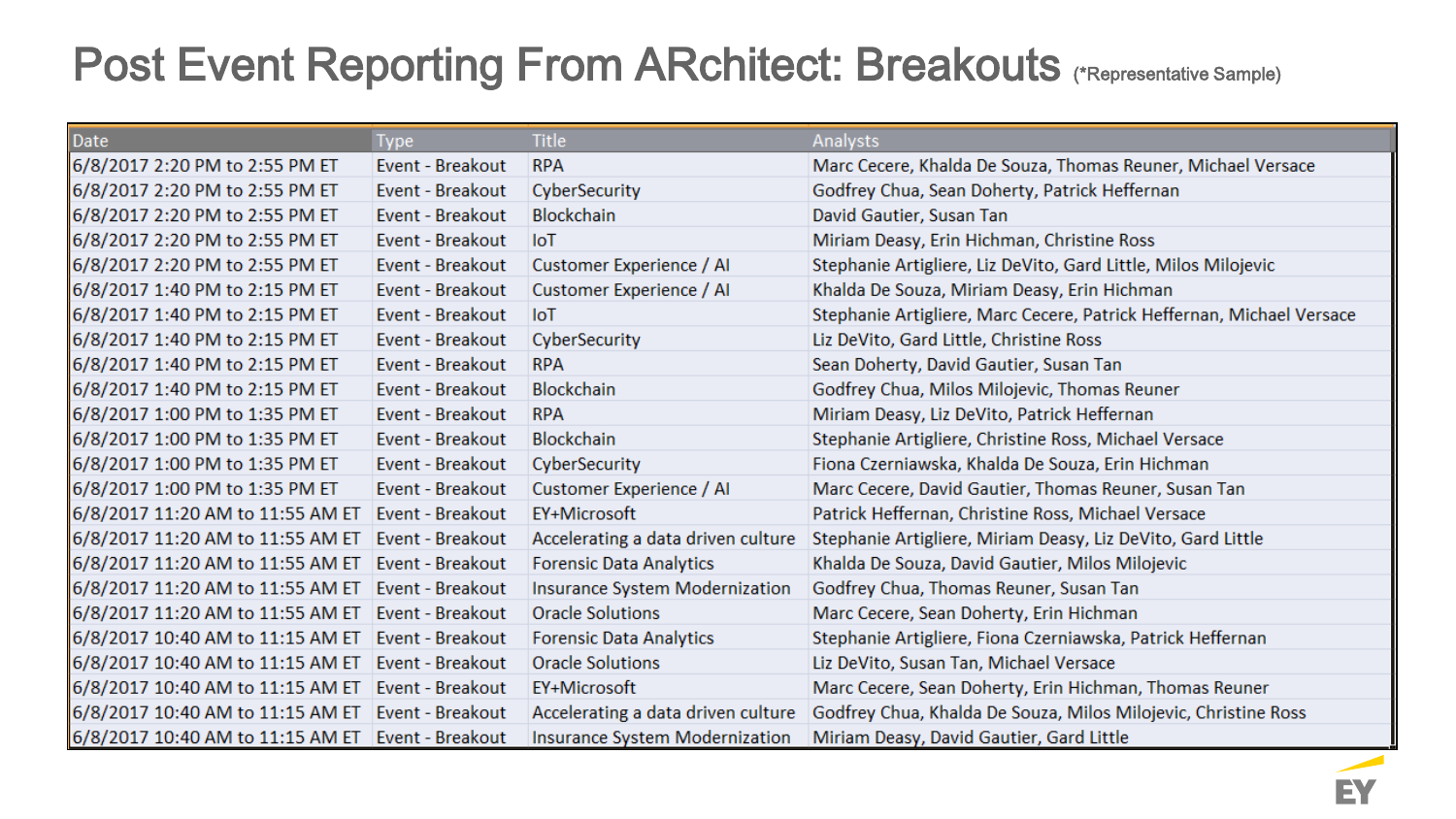### **Results**

- A great amount of time, effort, and worry saved with the ARchitect system, versus manual input and agenda building
- Confidence that all meetings would go smoothly and there would be no confusion with duplicate meetings, knowing the system would catch any double bookings, etc.
- Post event reporting was incredibly easy, as all data was already in ARchitect and details could be pulled together at the click of a button
- A very successful event with professional custom agendas and no scheduling issues